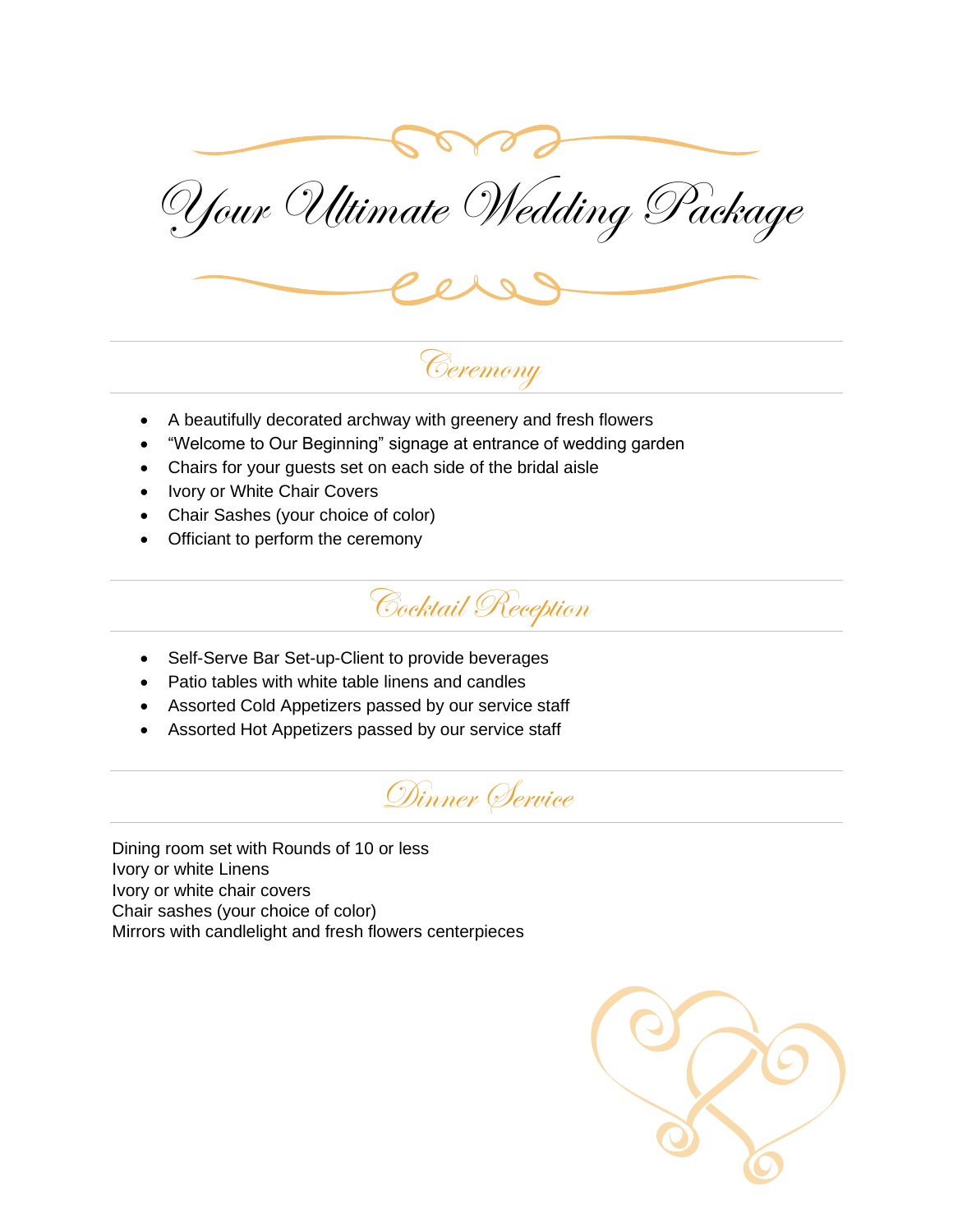

Menu Choices

### **Menu One**

Mixed Green Salad Served with a Creamy Herb Dressing Grilled Chicken breast with a Tangy Barbecue Sauce Roasted Garlic Potatoes Country Style Green Beans Warm Bread/Butter Iced Tea/Coffee

## **Menu Two**

Crisp Green Salad with a Citrus Vinaigrette Beef Medallions with a Mushroom Cabernet Sauce Steamed Vegetables Roasted Potatoes Warm Bread/Butter Iced Tea/Coffee

## **Menu Three**

Tomato Bisque Soup Grilled Chicken with a White Wine and Tarragon Sauce Rice Pilaf Steamed Vegetables Warm Bread/Butter Iced Tea/Coffee

### **Menu Four-Buffet**

Mixed Green Salad with a Honey Vinaigrette Chicken Tenderloins with a White Wine and Tarragon Sauce Pork Loin Medallions in a Balsamic Capers Sauce Rice Pilaf Steamed Vegetables Warm Bread/Butter Iced Tea/Coffee